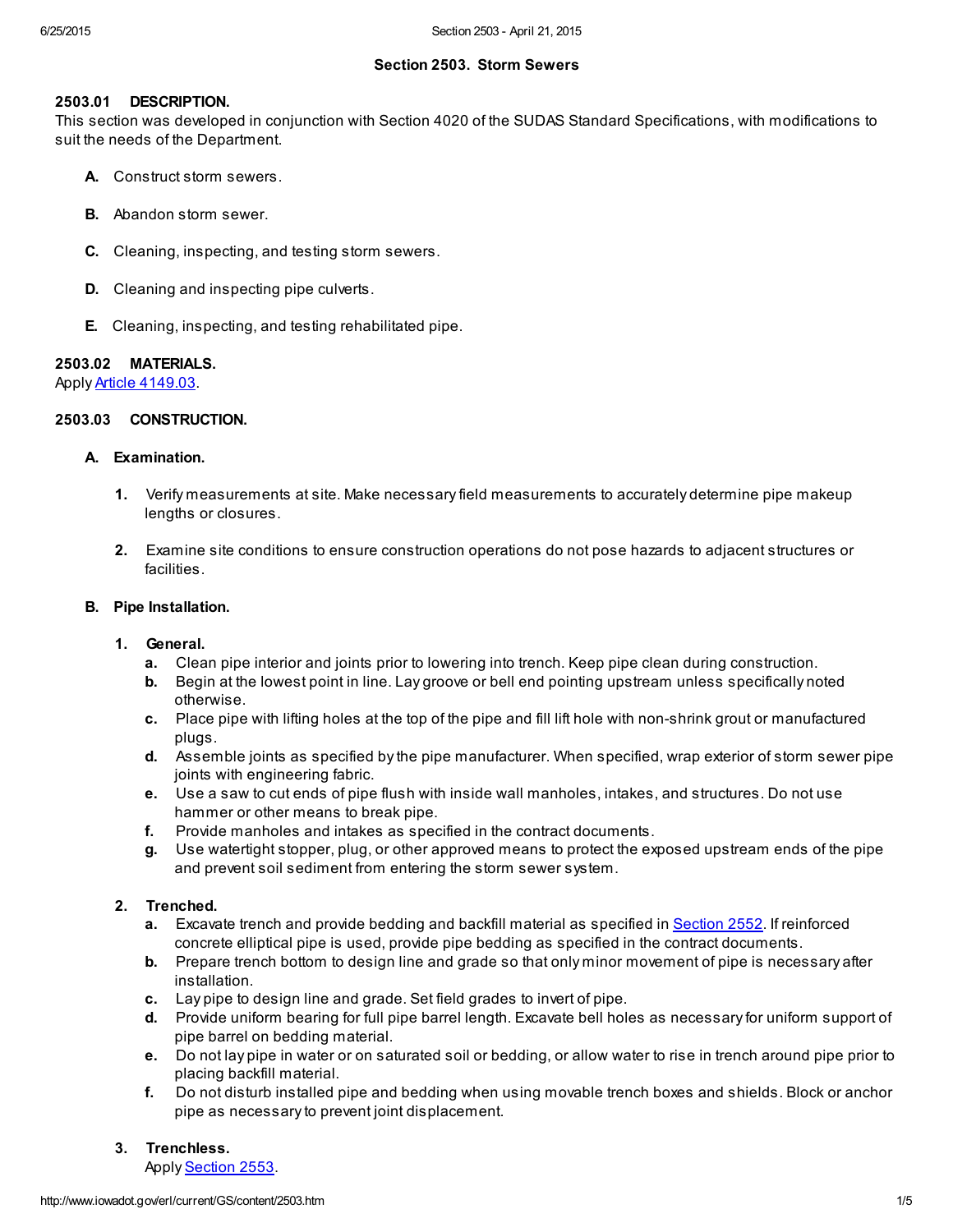## C. Storm Sewer Pipe Installed within a Casing Pipe.

Apply Article [2553.03,](http://www.iowadot.gov/erl/current/GS/content/2553.htm#Section255303D) D, for installation of storm sewer pipe within a casing pipe.

# D. Pipe Jointing.

- 1. General.
	- a. Clean joint surfaces to remove soil or foreign material prior to jointing pipe.
	- b. Assemble joints according to the pipe manufacturer's recommendations. Use equipment that does not apply damaging forces to pipe joints.
- 2. Reinforced Concrete Pipe, Reinforced Concrete Arch Pipe, and Reinforced Concrete Elliptical Pipe.
	- a. Use cold applied bituminous or rubber rope gasket jointing materials unless specified otherwise.
		- 1) Apply joint material to entire tongue, or to top half of tongue and bottom half of groove, in sufficient quantity to fill the joint. Close the joint between pipes.
		- 2) Fill remaining voids in the joint, both inside and outside of pipe, with joint material. Smooth the joint material on the inside of pipes 24 inches (600 mm) and larger.
	- b. If a rubber O-ring or profile gasket is specified for RCP, coat the rubber gasket and joint with soap based lubricant immediately prior to closing the joint.
	- c. If wrapped pipe joint is specified, comply with the contract documents. Secure engineering fabric in place to prevent displacement while placing backfill material.
	- d. Place pipe such that joint openings on the outside or inside of the pipe do not exceed 1/8 inch (3 mm) at the bottom and 5/8 inch (15 mm) at the top.
- 3. Reinforced Concrete Low Head Pressure Pipe, Polyvinyl Chloride Pipe and Corrugated PVC Pipe, and *High* **Density Polyethylene Pipe.**

Coat gasket and joint with soap based lubricant immediately prior to closing the joint.

4. Corrugated Metal Pipe and Corrugated Metal Arch Pipe.

Lap coupling bands to form a tightly closed joint upon installation.

#### 5. Connections between Dissimilar Pipes.

- a. Use manufactured adapters or couplings approved by the Engineer.
- b. Where adapters or couplings are not available, the Engineer may authorize use of concrete collar as shown in the contract documents.

# E. Tolerances.

- 1. Ensure horizontal and vertical alignment does not vary from design line and grade at any structure by more than 1% of the inside diameter of the pipe or 1/4 inch (6 mm), whichever is larger.
- 2. Do not allow horizontal alignment of pipe to vary from design line at any point along pipe by more than 1% of the inside diameter of the pipe.
- 3. Low spots holding water exceeding the following depths for each pipe size will be considered unacceptable and shall be removed and reinstalled to proper grade.

| Table 2504.03-1: Gravity Main Tolerance |                                         |
|-----------------------------------------|-----------------------------------------|
| <b>Pipe Diameter</b>                    | <b>Maximum Low Spot</b><br><b>Depth</b> |
| 8" (200 mm)                             | $1/2$ " (13 mm)                         |
| 10" (250 mm)                            | $1/2$ " (13 mm)                         |
| 12" (300 mm)                            | $3/4$ " (19 mm)                         |
| 15" (375 mm)                            | $3/4$ " (19 mm)                         |
| 18" (450 mm) and larger                 | 5% of Pipe Diameter*                    |

\* Measured to the nearest 1/2" (13 mm)

F. Conflicts. Apply Article [2554.03,](http://www.iowadot.gov/erl/current/GS/content/2554.htm#Section255403A) A, 7.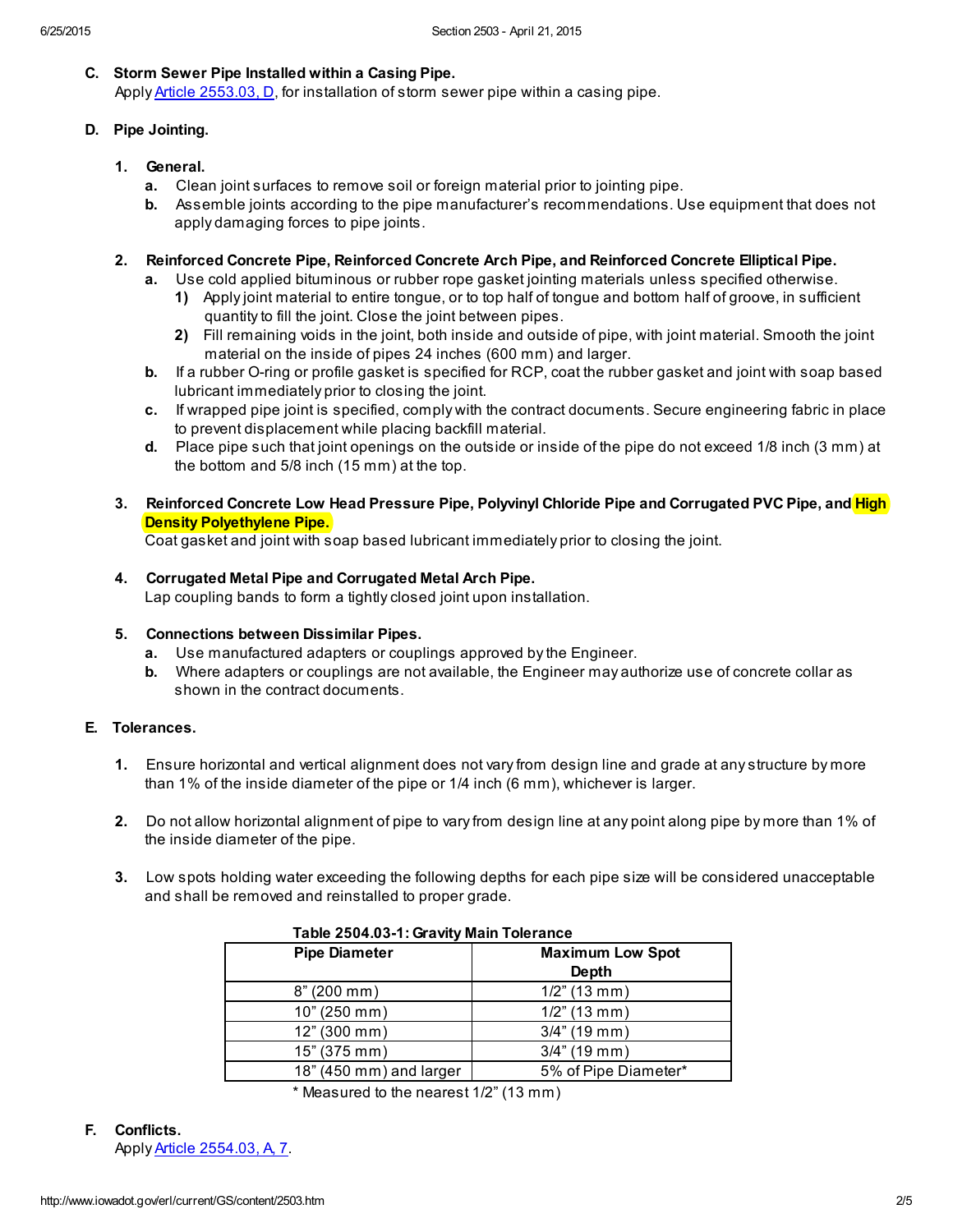#### G. Storm Sewer Abandonment.

# 1. Plug.

- a. Prior to placing the sewer plug, the Engineer will verify the sewer line is not in use.
- b. Construct sewer plug by completely filling the end of the pipe with concrete. Force concrete into the end of the pipe for a distance of 16 inches (400 mm), or one-half the pipe diameter, whichever is greater.

## 2. Fill.

- a. Prior to filling sewer, Engineer will verify sewer line is not in use.
- b. If specified in the contract documents, fill the line to be abandoned with flowable mortar or CLSM, according to **Article [2552.02,](http://www.iowadot.gov/erl/current/GS/content/2552.htm#Section255202G) G**, by gravity flow or pumping.
- H. Connection to Existing Manhole or Intake. Apply Article [2435.03,](http://www.iowadot.gov/erl/current/GS/content/2435.htm#Section243503E) E.

# I. Cleaning, Inspection, and Testing.

Apply Articles [2504.03,](http://www.iowadot.gov/erl/current/GS/content/2504.htm#Section250403L) L, 1; [2](http://www.iowadot.gov/erl/current/GS/content/2504.htm#Section250403L); [3;](http://www.iowadot.gov/erl/current/GS/content/2504.htm#Section250403L) and [5](http://www.iowadot.gov/erl/current/GS/content/2504.htm#Section250403L). Video inspection of storm sewers is not required on Interstate, Primary, State Park, and Institutional Road Projects.

# 2503.04 METHOD OF MEASUREMENT.

## A. Storm Sewer.

# 1. Trenched.

Measurement for each type and size of pipe installed in a trench will be in linear feet (meters) along the centerline of the pipe from center of intake or manhole to center of intake or manhole. Where the end of the pipe discharges to a ditch or waterway, measurement will be to the end of the pipe, exclusive of aprons. Lengths of elbows and tees will be included in the length of pipe measured.

## 2. Trenchless.

Measurement for each type and size of pipe installed by trenchless methods will be in linear feet (meters) along the centerline of the pipe.

#### B. Storm Sewer with Casing Pipe.

#### 1. Trenched.

Measurement for each type and size of pipe installed with a casing pipe in a trench will be in linear feet (meters) along the centerline of the casing pipe from end of casing to end of casing.

## 2. Trenchless.

Measurement for each type and size of pipe installed by trenchless methods with a casing pipe will be in linear feet (meters) along the centerline of the casing pipe from end of casing to end of casing.

#### C. Removal of Storm Sewer.

Measurement for each type and size of pipe removed will be in linear feet (meters) from end to end.

#### D. Connection to Existing Manhole or Intake.

Connections to existing manhole or intake will be measured according to Article [2435.04,](http://www.iowadot.gov/erl/current/GS/content/2435.htm#Section243504G) G.

#### E. Storm Sewer Abandonment.

1. Plug.

None.

# 2. Fill and Plug.

Measurement for each size of pipe filled and plugged will be in linear feet (meters) from end of pipe to end of pipe.

# F. Cleaning, Inspecting, and Testing.

None.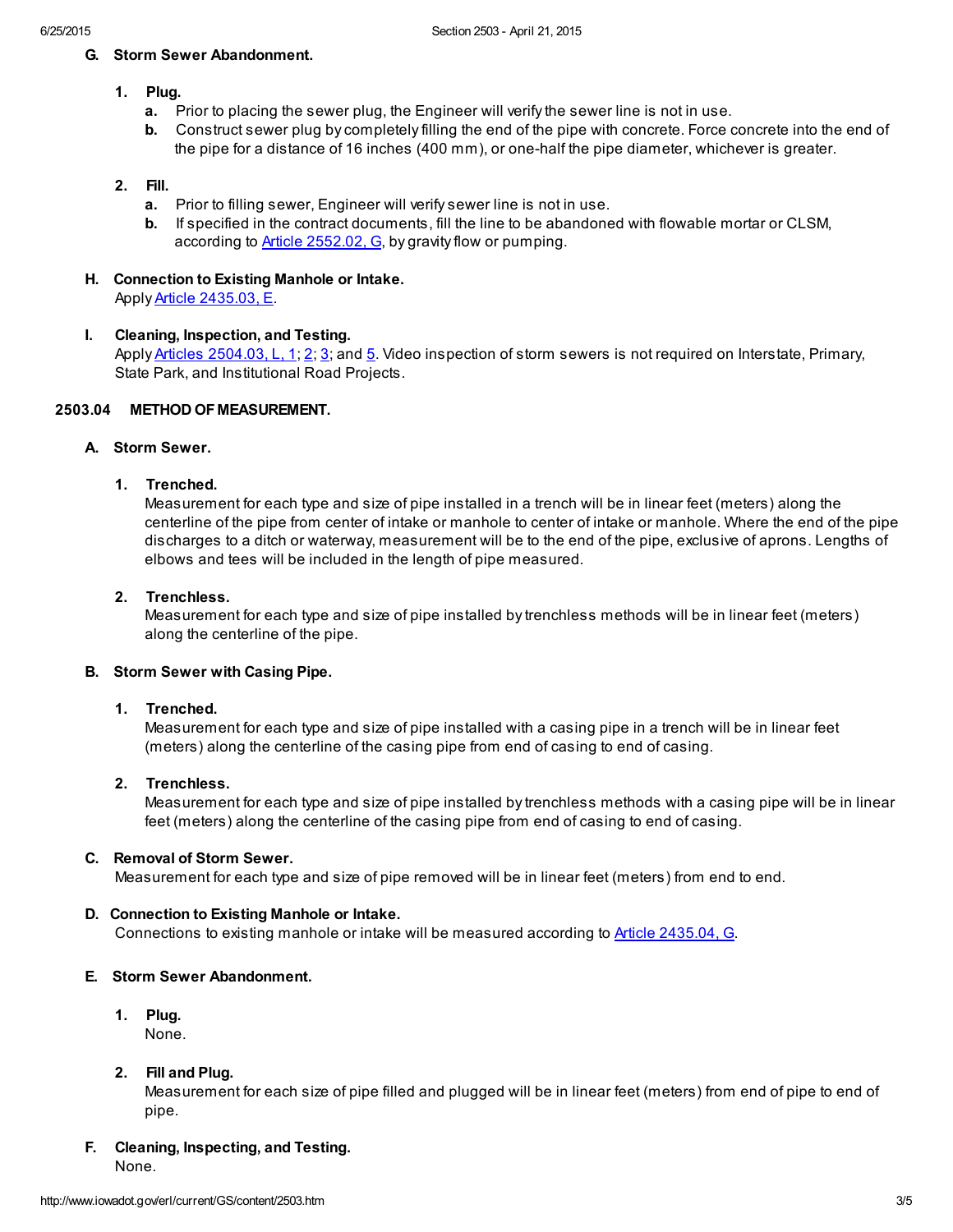## 2503.05 BASIS OFPAYMENT.

## A. Storm Sewer.

- 1. Trenched.
	- a. Payment will be made at the contract unit price per linear foot (meter) for each type and size of pipe.
	- b. Payment is full compensation for:
		- · Trench excavation,
		- · Dewatering,
		- Furnishing bedding material.
		- · Placing bedding and backfill material,
		- · Joint wrapping,
		- · Wyes and other fittings,
		- · Pipe joints and pipe connections, and
		- · Testing and inspection.

# 2. Trenchless.

- a. Payment will be made at the contract unit price per linear foot (meter) for each type and size of pipe.
- b. Payment is full compensation for:
	- · Furnishing and installing pipe,
	- Trenchless installation materials and equipment.
	- Pit excavation, dewatering, and placing backfill material,
	- Pipe connections, and
	- · Testing, and inspection.

#### B. Storm Sewer with Casing Pipe.

- 1. Trenched.
	- a. Payment will be made at the contract unit price per linear foot (meter) for each type and size of pipe.
	- b. Payment is full compensation for:
		- Furnishing and installing both carrier pipe and casing pipe,
		- · Trench excavation,
		- · Dewatering,
		- Furnishing bedding material,
		- · Placing bedding and backfill material,
		- Furnishing and installing annular space fill material,
		- Casing spacers,
		- Pipe connections, and
		- · Testing and inspection.

#### 2. Trenchless.

- a. Payment will be made at the contract unit price per linear foot (meter) for each type and size of carrier pipe.
- b. Payment is full compensation for:
	- · Furnishing and installing both storm sewer pipe and casing pipe,
	- Trenchless installation materials and equipment,
	- Pit excavation, dewatering, and placing backfill material,
	- · Casing spacers,
	- · Furnishing and installing annular space fill material,
	- Pipe connections,
	- · Testing, and inspection.

## C. Removal of Storm Sewer.

- 1. Payment will be made at the contract unit price per linear foot (meter) for each type and size of pipe removed.
- 2. Payment is full compensation for removal, disposal, and capping (if specified) of pipe.

# D. Connection to Existing Manhole or Intake.

Connections to existing manhole or intake will be paid according to **Article [2435.05,](http://www.iowadot.gov/erl/current/GS/content/2435.htm#Section243505G) G.**